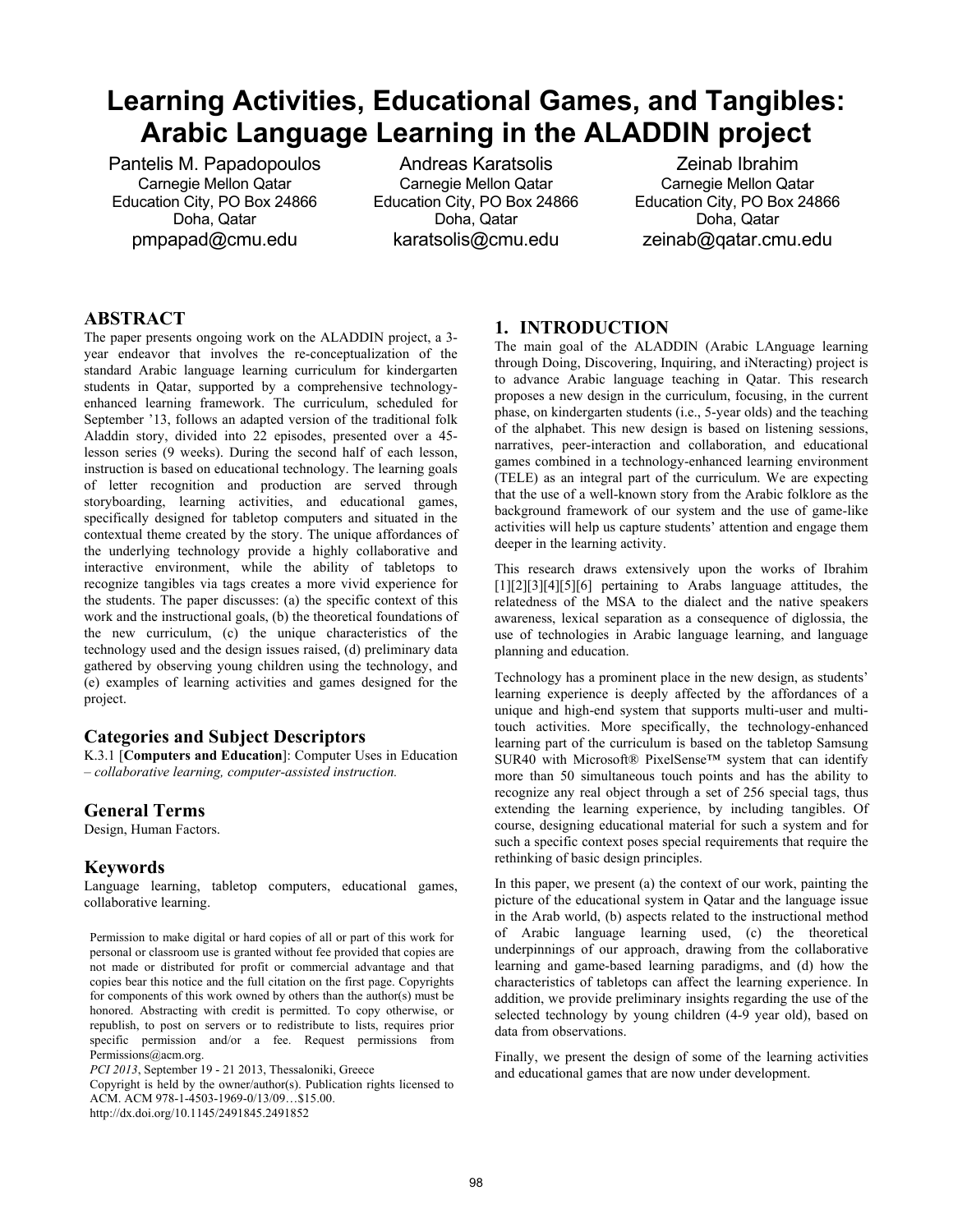# **2. THE CONTEXT OF OUR WORK**

## **2.1 The Dialectic Issue**

Across the Arab world, Classical Arabic (CA), and its derived form, Modern Standard Arabic (MSA), are perceived as the "high" form of language whereas, the local mother tongues, or "dialects" are usually perceived negatively. However, nowadays, many voices are alerting that the Arabic language is in danger and especially from the English language. There is further concern from a language and identity perspective, particularly the present image of the Arabic language among Arabs and their view concerning the English language. For instance, Mejdell [7] refers to Diem's [8] claims that Egyptians do not master Modern Standard Arabic due to the "scholastic ways" or teaching methods which students resent, in addition to their perception of the contemporary Arab civilization as inferior.

All prior language research has shown that a negative attitude towards one's own mother tongue affects not only mastering another language but self image as well [9]. All sociolinguistic research in language and identity and on how to preserve a nation's language confirms that this should come from within the native speakers of the language who should be holding strong and positive beliefs about their own language. In other words, to preserve and maintain the identity of an Arab, the Arab has to hold firmly to his/her own language. Schools do not deal with diglossia till very last years in the Students' education (if ever dealt with). Therefore, these students are left unclear about the two varieties and their relationship. Thus, this research project also tries to smooth the transition from the dialect to MSA as all recent researches have proven this firm relationship.

Unfortunately, very little research, if any, has reported on the state of the Arab children's vocabulary at the age of five when they start schooling. Saiegh has done few, but very crucial, studies on the effect of diglossia on children's' learning [10][11][12][13]. The "scholastic way," which does not go well with new millennium technologies and methods of teaching, actually makes the students feel far from their actual surroundings. An enquiry into the relevant research on technology-based language instruction is, therefore, important.

## **2.2 Education in Qatar**

All Arabs, and not just Arab children, face three major linguistic dilemmas in their lives. First, diglossia leaves the Arab in a life time of confusion between the border lines and the continuum of the two varieties. The present scholastic situation starts dealing with this issue in the third grade and sometimes later, leaving the student in loss for several years. Second, technology has now become an integral part of their lives, driven by recent development in infrastructure and modernization; yet hardly any educational software is available in Arabic or for Arabic instruction online and for use in the classroom. Finally, the instance of viewing grammar as an end in itself rather than a means to improve language proficiency sets many barriers between the student and the Arabic language.

Children arrive at primary school speaking dialect, not recognizing the dialect/MSA kinship, and feeling that they are facing a new language (their native tongue and themselves inferior). This awkward situation continues for several grades, impeding educational progress for those children.

Students in Qatari schools get access to computers since day one in school, yet the lack of good Arabic software limits the use of the new technologies to a minimum. And preliminary studies indicate that this reality is most evident in the Arabic language classroom. For instance, many language teachers might be attracted by the new instructional technologies they can bring into the classroom but are often overwhelmed by the technological complexities and the high linguistic level demanded of their students. Deciding how to use and integrate those materials within a more traditional methodology demands an extra effort many full-time teachers cannot afford or are incapable of.

# **3. A NEW ARABIC CURRICULUM**

#### **3.1 Learning Goals and the Arabic Alphabet**

During the current phase of the project, we are focusing on kindergarten students who, typically, are not taught to read and write. As such, the main goal of the project is to help K students (a) recognize, and (b) produce the letters of the Arabic alphabet.

The Arabic alphabet contains 28 letters, consisting of consonants and long vowels, and additional symbols that function as short vowels and pronunciation markers, or markers of certain grammatical functions. The alphabet and the writing system have four major characteristics that distinguish them from its European counterparts: (a) Arabic is written from right to left, (b) most letters are connected in both print and handwriting, (c) letters have slightly different forms depending on where they occur in a word, (d) Arabic script consists of two separate "layers" or writing, a basic skeleton made up of consonants and long vowels, and the short vowels and other pronunciation and grammatical markers.

Regarding (c), each letter in the alphabet can have different forms depending on whether it is written in isolation, or in the beginning, middle, or end of a word (i.e., isolated, initial, medial, final forms). Six letters (و ز ر ذ د ا) have only an isolated or final form, and force the following letter (if any) to take an initial or isolated form, as if there were a word break.

As far as pronunciation is concerned, Arabic has one-to-one correspondence between sound and letter, while the writing system is regularly phonetic meaning that words are generally written as they are pronounced.

Letter recognition refers to both visual and audio, meaning that the students at the end of the curriculum should be able to identify the form of a letter in a written word and also identify the pronunciation of the letter in a word. Although, our goal is to teach students the isolated form, it is expected that given enough exposure, the students will be able to recognize letters in several positions.

Production, on the other hand, refers to students' ability to write the letter or pronounce it correctly in a word. The assessment of correct pronunciation is left upon the teacher. The writing part, however, can be monitored and assessed with the use of technology. As in most languages, there is a certain preferred way of writing each letter in Arabic. Usually, students have to replicate the writing of a letter, by following arrows (and numbers, in cases where the letter is not a continuous line) in their textbooks.

## **3.2 Aladdin and the Magic Lamp**

A basic definition, which captures the essential points of narrative, is due to Bruner [14], who claims: "(Narrative is) a unique sequence of events, mental states, happenings involving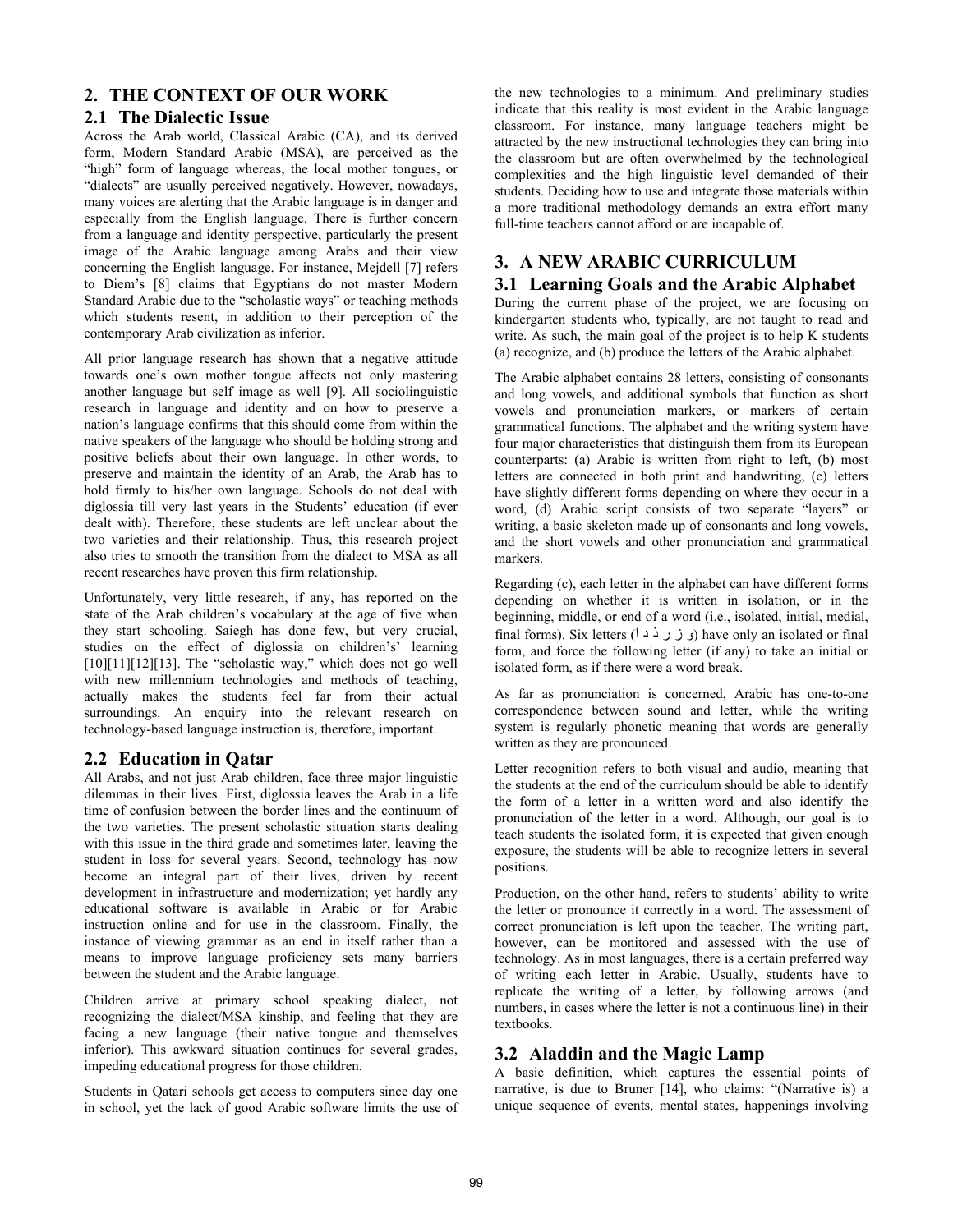human beings as characters or actors". Why is narrative so important as concerns TELEs? Narrative is recognized as a privileged form of thinking, which is present in children from early age [15]. Moreover, the use of narrative seems to have an influence on many high-level cognitive abilities, and hence be important for instruction. For instance, Luckin et al. [16] point out that narrative is a process involving both recognizing and giving structured meanings which can be shared and articulated, while Mott et al. [17] argue that it supports memory, by providing an organization structure for new experiences and knowledge, and claim that narrative-centered learning environments are engaging worlds in which students are actively involved in story-centric problem solving activities.

The main vehicle to deliver information to the students in the project is an adapted version of the famous and loved Arabic folklore story of "Aladdin and the Magic Lamp". Although the story is known through many variations, it is very often enriched with additional episodes and characters that fit different contexts. Our version, based on the original story, excluded parts that would be too violent for the students and maintained all the aspects of Arabic heritage, along with short additions that would emphasize the pedagogical teachings of the narrative.

Special effort was given to include in the narration words and sounds that would be useful for teaching. As such, the language used is MSA and the linguistic expression is simple enough for students to comprehend. The use of appealing images, themed music, and capturing voices can capture students' interest, while the presentation of familiar heroes using the MSA can bring students closer to the language. Short episodes can be perceived as learning packages focusing on specific goals (e.g., learning colors, fruits, tenses etc.). The story serves as the continuum of the instructional method as it provides the theme for the learning activities and the educational games on tabletops.

#### **3.3 Lesson and Curriculum Structure**

The curriculum spans across 9 weeks (45 lessons). During the first four days of each week, the students are taught new letters (one per lesson), while on the fifth day there a weekly review lesson focusing on all the last four letters. Near the end of the curriculum, review lessons increase in number and cover more material.

Aladdin's story is divided into 22 episodes, each one starting from where the previous part finished. The story progresses and new episodes are presented during listening sessions to the students only on the first and third day of the week. On the second and fourth day of a week only parts of the episodes presented the day before are used, while during the review lesson on the fifth day the last to episodes are presented together (see Figure 1).



**Figure 1. Episode organization across the week.** 

The episodes (audio track with static image sequence) are approximately of the same length, lasting around 2-3 minutes each. Actors will play the roles appearing in the story, to have accurate pronunciation of the different letters according to MSA. Narration is modified so that each episode will include several words and sounds with the letters in focus. We expect that the division of the story into several episodes and the repetition on the last day of the week will keep students' attention high throughout the curriculum.

We differentiate the instructional part that occurs with tabletops in two categories, namely learning activities and educational games. There are several types of both for each lesson to provide students with interesting alternative and keep their engagement level high.

Learning activities come first. They can be both closed and openended and they are usually short and straightforward. We aim at to increasing students' exposure (audio and visual) to the letter in focus by allowing them to perform drill and practice, trial and error, and exploratory learning. As we mentioned earlier, the major learning goals of the project is to support students in recognition and production of the letters in the Arabic alphabet. The learning activities must cover both these goals.

The educational games, on the other hand, take place during the last part of each lesson and are more open-ended as they focus more on the fun factor. In following sections, we present the theoretical background of our approach in designing the activities and the games, and we also provide examples of them that are under development.

# **4. COLLABORATIVE, AND GAME-BASED LEARNING**

#### **4.1 Social Aspects of Learning**

Computer-Supported Collaborative Learning (CSCL) builds on the idea that peer interaction is a highly potent learning mechanism and can be realized and even enhanced by appropriately designed computer-based tools and scaffolds [18]. Research has shown that student interaction can indeed increase group performance and individual learning outcomes (e.g., [19][20]). However, collaborating students often fail to engage in fruitful interactions when left without instructional support (e.g., [21][22][23]). One cannot expect students to know how to work collectively just because they were assigned to a group and various studies have identified patterns of suboptimal collaboration in free (non-supported) collaboration conditions (e.g., [24][25][26]). To increase the probability that team partners will collaborate efficiently it has been suggested to guide the activity using "collaboration scripts". Collaboration scripts are teacher-led didactical scenarios defining roles, tasks, phases, and phase sequencing to engage students in meaningful (knowledge-WEEK 1  $\frac{1}{2}$  generating) interactions (e.g., [27][28]).

> The affordances of tabletops and the instructional method of Arabic language learning in general drive the design of the activities in the ALADDIN project towards peer interaction. However, we also have to acknowledge the special characteristics of our context. Every so often, research on collaborative learning is based on clearly defined groups and the motivation and metacognition of the group members, in the sense that collaboration is an acquired skill that has to be taught and developed. In our case, it is expected that the kindergarten students will not be able to collaborate effectively on their own,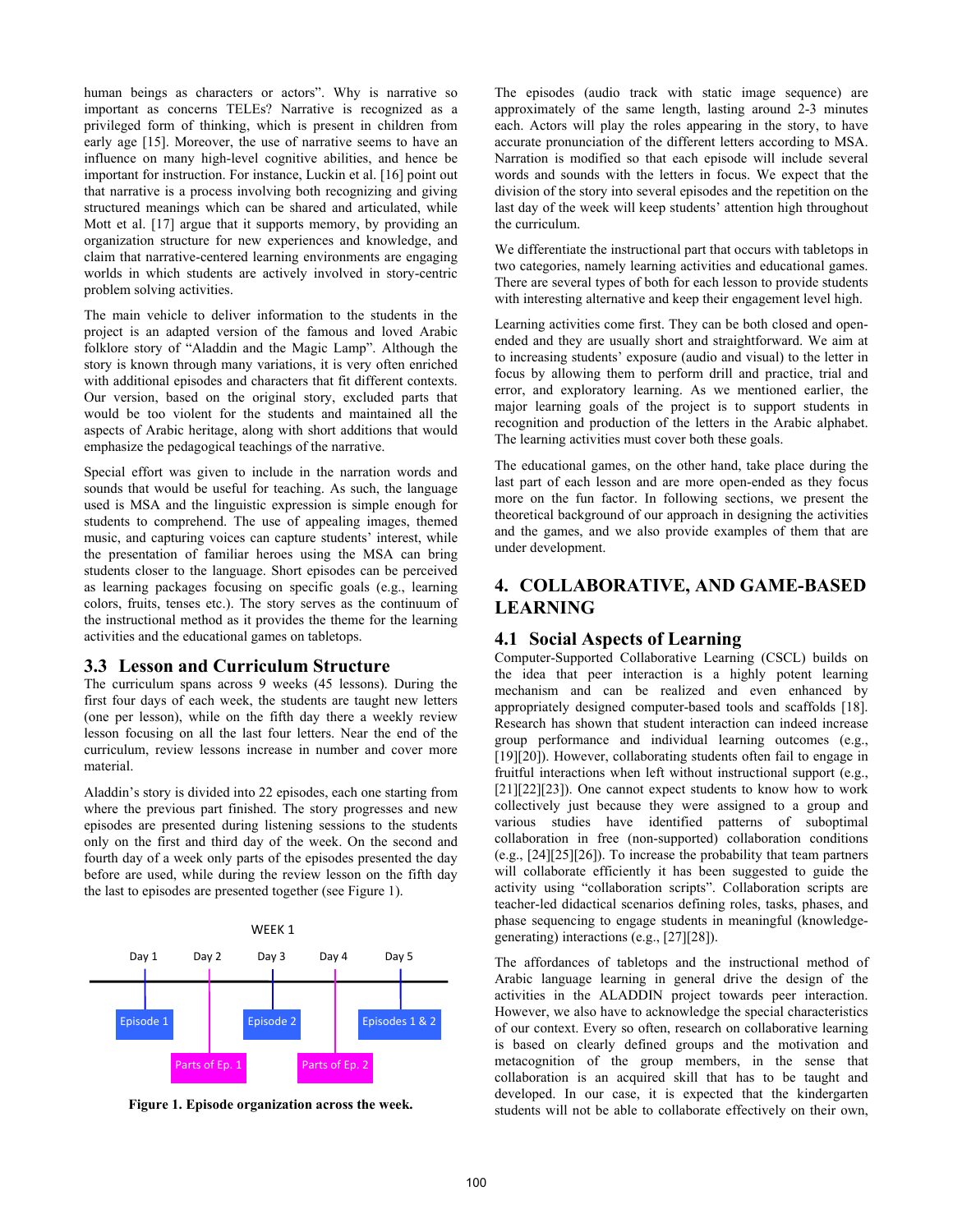while the different types of learning activities and educational games along with the classroom organization favor the creation of ad hoc groups.

Support will have to come by both the system and the teacher. Especially for system scaffolding, students' inability to read and the use of several tabletops in a classroom limit our choices on instruction delivery modes: text is not even an option, while the extensive use of audio instructions could be problematic, because of the number of speakers we are going to have in the classroom. As such, the main method for delivering instructions will be visual (short animations, explanatory images, and signs). Thus, the teacher will have an active role in monitoring and supporting students' activities.

Regarding group formation, although it could be easy for the students to understand and internalize a collaborative pattern dictated by a script, it would be difficult to have the same groups throughout the curriculum, or even a lesson. Kindergarten is the first community students belong to outside of their families and it is the context where they further develop their social skills. As such, it is preferable to increase students' interaction with their peers. The formation of stable groups is to the opposite direction. In addition, as we will explain next, the various distribution patterns of students around the table also prohibits the formation of stable groups.

# **4.2 Educational Games**

Although video games have been around for over 30 years, it has not been until recently that their use has been problematized as tools to support literacy practices. The work of Gee [29][30] has been often cited for its analyses of video games and his consequent attempt at developing a set of principles which can be found in the design of good video games. However, what most references to Gee's work fail to acknowledge is that his real concern is not to argue that kids should be playing games from early on, say three-years-old, but rather that we have to understand the new literacy practices, the new "work order," [31]. Literacy (or language learning for that matter) is not an end in itself. Instead, literacy is only meaningful if understood in relation to social practices, allowing people to participate in larger practices, especially ones to which texts are an integral part.

Digital narratives, especially ones motivated by folklore stories can be easily combined with game-like activities. However, usability, likeability, distractions, etc. are important issues to be considered [32]. The profile of our users demands special design approach. This means that when dealing with young children the instructional designer should be careful to capture their interest and make them engage into the learning activity.

In contrast to learning activities, the educational games in ALADDIN will be more open-ended with more available options in each step for the students and focused on entertainment. Different types of games will serve different learning goals and the teachers will be able to choose the games the students should play. Game difficulty will adapt to students' progress in language learning. Competition among students could be a motivational drive, although additional attention is needed as high levels of competition could have detrimental effects on social aspects and consequentially on learning outcomes.

# **5. TECHNOLOGY CHARACTERISTICS**

# **5.1 Selecting the Technology**

Drawing on the previous sections, we can identify certain requirements that could be used as a guide in selecting the right technology for ALADDIN. First, we need to acknowledge our users' profile. Kindergarten students usually lack the ability to use easily a computer. Although the ability to use a mouse is easily acquired, it is still an issue to have students in the same class starting at different levels of competence. Hence, we would prefer a system that it would be easy to use for every student. Second, we need a solution that promotes peer-interaction and collaboration. The typical row organization of a computer lab is not suitable for this project. Instead, we believe that ALADDIN should be a meeting point inside the classroom for students working together. Ideally, we would like to have a shared interface for each student team. Finally, as anyone would expect for a technological solution, we need a system that is easily used and controlled by the teacher, having in mind that K teachers are not always technology savvy.

Based on the above, we decided to develop ALADDIN on tabletop computers with touch sensitive displays. A tabletop computer meets all the aforementioned needs, as it has a very intuitive interface that any student can readily learn to use, is ergonomically suitable for K students, supports physical group formation inside the classroom, by providing a shared multitouch interface, and is just as easy to use for the teacher, as a typical desktop computer. The obvious drawback is the cost of this solution. However, one should also consider the fact that this type of technology is gaining ground and it is expected to reach a wider audience and that could also mean a drop in prices. In addition, the ability to transfer part of the material or even have future versions of the project suitable for student-owned tablet computers could also provide argumentation for such a costly solution.

Tabletop computers are comparably a new approach in learning environments. However, research so far reports encouraging results. Kerne et al., [33] discusses the roles for interactive systems enabled by touch screen devices in supporting creative processes and aiding in idea formation. The touch screen devices facilitate the collection and manipulation of images, texts, and voice annotations in a composition space. In simple words, students can write on these devices, thus in our case helping build MSA vocabulary. As documented in Piper [34], the use of multimodal tabletop displays, as a rich medium for facilitating cooperative learning scenarios, is just emerging. The horizontal form factor of a multitouch tabletop surface allows multiple people to simultaneously interact with the same representation. The benefits of multimodal tabletop displays for educational applications seem endless; however, few studies have specifically examined the cognitive and pedagogical benefits of multimodal tabletop displays. La Mesa de Clasificación (LMC) is a project that examined the educational benefits of using a digital table to facilitate foreign language learning [35]. The application allowed four language learners to sit at the tabletop display and cooperatively categorize facts about various Spanish speaking countries.

# **5.2 Affordances and Design Issues**

As we mentioned in introduction, we chose Samsung SUR40 with Microsoft® PixelSense™ for the project. The specific affordances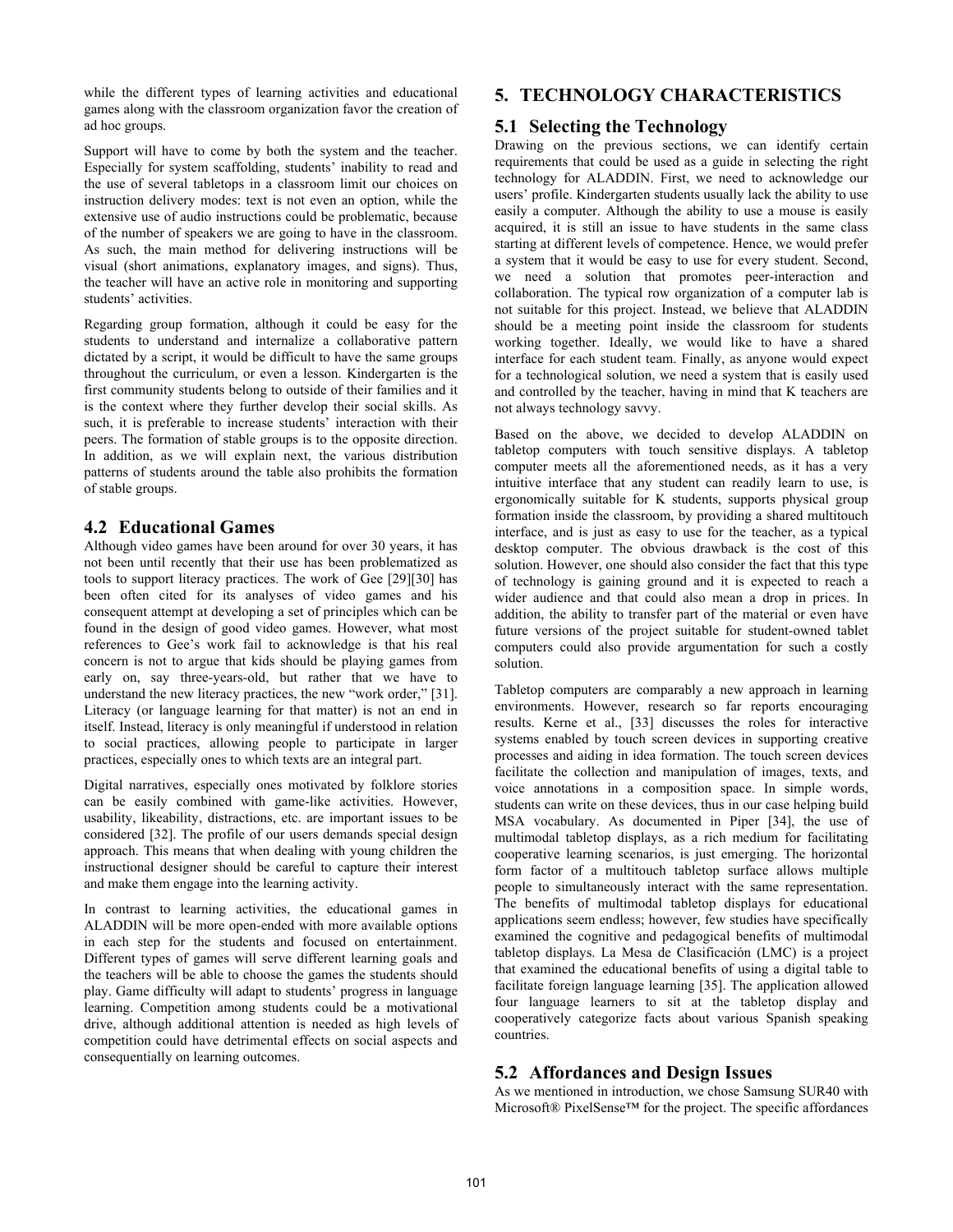of the system defined largely the design of the activities and games we are currently developing.

The first issue a designer has to address on a tabletop system is the orientation. In a vertical screen, there is only one position for a user to be and that is in front of the screen. As such, there is only one correct orientation. Things change though in case of a horizontal screen, where users can stand in all four sides. The typical design would make three of the users frustrated as the material would appear to them on a wrong angle. There are three approaches that we use in our design: bird-eye, mirrored, and orientation-independent design. In activities and games where we used bird-eye design the background simulates a view from above making the orientation appropriate for all the users around the table. Mirrored design means that the interface is duplicated appropriately for each user. Finally, orientation-independent design means that the activity/game is not affected by orientation. This is usually the case of games based on tangibles placed on the table. Figure 2 presents how the screen is organized according to basic design styles and how the students are distributed around the table.

Another issue is the touch types used. The selected system is able to recognize fingers, blobs (undefined shapes), and tags. Tags are unique tags encoded as a byte. Figure 3 presents four examples of tags. The highest order bit (bit 7) is at the 1 o'clock position when you look at the printed side of the tag. Less significant bits are then read counter-clockwise from the 12 o'clock position.



**Figure 2. Basic interface design: (a) interface replicated for each student; appropriate for individual interaction, (b) orientation-independent interface; for collaborative or individual activities, (c) mirrored interface; for collaborative activities between groups, and (d) single-oriented interface; for listening sessions.** 

Tags can be placed underneath tangibles. That way the system is able to extend the learning experience to the real world. This is a huge advantage for us, as the use of tiles, cards, cubes, and figurines can be used in the learning activities and the educational games. Such tangibles are already connected with games and leisure time in students' minds and they can help us in making the fun factor of the project more obvious for the students.

As we mentioned earlier, the system identifies more the 50 touch points simultaneously. This unique feature allows us to design real-time collaboration activities with many students or groups of students.



#### **Figure 3. Samples of special byte-tags that can be recognized by the surface computer.**

Finally, the system has embedded speakers and also is able to connect to additional sound systems. However, the use of several tabletops in one classroom raises issues regarding the use of sound. It is certain that sound is going to be used during the listening sessions, where the story episodes are going to be presented. For this, only one tabletop, connected with a central sound system, is going to be used. For the rest of the activities/games, sound will be strategically used to limit the chances of creating an incoherent noise.

## **6. PRELIMINARY DATA**

Early in the project, we conducted two usability evaluations with the participation of family members of people working on the project to estimate children's interaction with the system. The goal of the first evaluation was to observe interactions among children and between children and the system in a group setting. For this reason, in the first group we had four children (2 male: 4yo, 9yo; 2 female: 5yo, 7yo), covering a range of user profiles. Of all the children, only the 9yo was technology savvy and familiar with touch screen technology. The 7yo and 9yo were already in elementary school and able to read, although text was not used in the activities.

The children were invited to our lab and we introduced the system to them. Next, we presented a short demonstration of how to use and interact with the system. After that, we used the built-in games the system had, to assess children's interactions. The first type of games was based on hotspots asking students to touch the right items on the screen according to visual aids. The second one required the students to drag and drop items to appropriate areas. Finally, the third one allowed children to paint freely on the screen using touch. The activities had an orientation-independent design and we distributed users around the tabletop. The whole process lasted about an hour, during which we were observing children's behaviour and taking notes.

All children were very enthusiastic about the tabletop and it was even hard at times for the facilitator to control them. It was a very positive reaction, but at the same time it raised our attention on the degree of coerciveness and structure we could embed in our collaborative activities. Over-excited students may face difficulties in focusing and working efficiently in the activities.

Children's learning curve in using the system was very steep. Even the ones that did not have prior experience with touch screen systems were able to perform tasks successfully. This was also an encouraging observation, since it suggests that the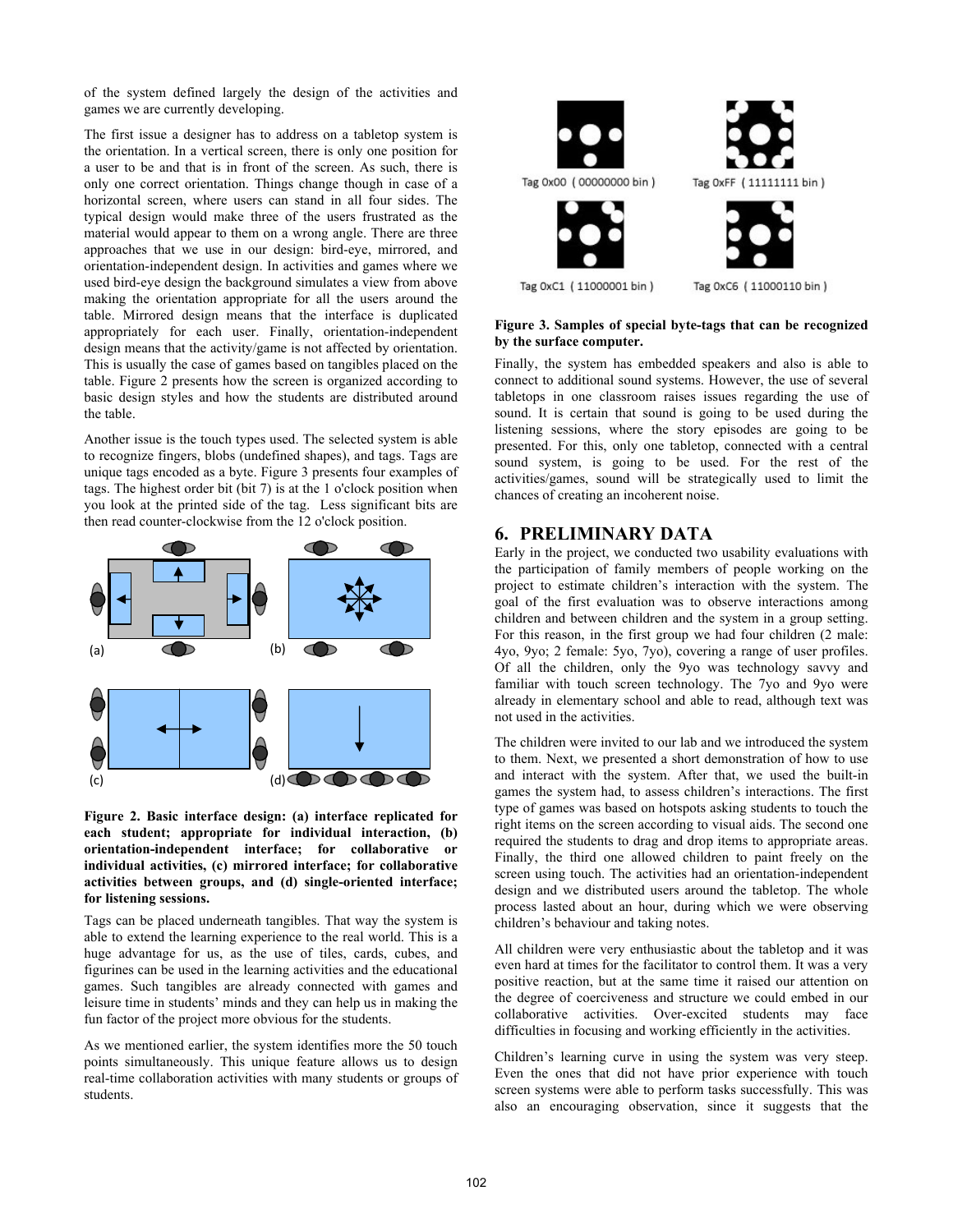selected system will be appropriate for kindergarten students. However, what we also observed was that the older kids were a bit faster than the two younger ones and they quickly assumed a dominating role. As a result, the two younger participants started disengaging, until they fully became observers. Just before the whole session ended, we asked individually the two younger children to play the same games on their own and it was obvious that they could use the system, albeit on a slower pace than the older ones. This suggests that they were able to learn how to play a game by watching others. Although this is a positive outcome, our goal is to have all participants active. Of course, the age difference and the prior experience with touch screen systems constitute a very different user profile and we do not expect the same difference in user profiles during the actual study. What is expected though is to have some students performing a little better than their peers. Breaking up the activities to require a certain level of participation from all students and having the teacher monitoring students' experience could be one way to prevent advanced students taking control over the others.

On a similar note, in a more demanding game, only the 9yo was able to perform well, while the rest had trouble completing the game. Thus, after a while, the others abandoned completely the game and gathered around the 9yo to have a better view of his playing, thus deconstructing the initial distribution around the table (see Figure 4).



**Figure 4. (a) the initial distribution of children around the tabletop, and (b) the final one. The 9yo is marked in red.** 

The second evaluation study had only one child (6yo male) that was very familiar with touch screen technology and tablet computers. The goal of the second evaluation was to check how the tabletop fits the needs of a child near the target age and how the particular touch-screen system compares to others from a 6yo perspective.

In terms of performance, the tabletop system is more powerful than any tablet computer or an average desktop. However, since it is based on light sensors to understand touch, it may lag when movement of objects is needed. Although lagging is small, it got the attention of the technology savvy 6yo.

Another issue is the height of the system that may be tall for most of the K students. Shorter legs (or an adjustable system for height) are needed. However, we do not want the system to be too low, since this would allow student to lean on to it and unintentionally add irrelevant touch points while using the system.

Finally, the 40 inches screen of the system proved to be quite big for just one 6yo, meaning that it was very hard for him to reach across the whole screen. This makes our design effort easier, since it allows us to divide the screen area in several parts and have students working on theirs, while it also serves our goal for collaborative activities, since no student will be able to complete a task alone, if the active areas are distributed on screen.

## **7. ACTIVITIES AND GAMES**

The theme of the whole project is the folklore story of Aladdin and the Magic Lamp. Next, we are going to present two examples of the activities and two of the games we are currently developing, explaining also how they serve the learning goals of the project.

## **7.1 Learning Activities**

#### *7.1.1 Storyboarding*

During the first and third days of the week, the students will have a listening session where a new episode of the story will be presented. Segments of these episodes will be used in the listening sessions of the second and fourth days of the week. The listening session of each new episode consists of (a) an audio track that includes the voices of a narrator and the main characters of the story, and (b) a sequence of 5-6 still scenes depicting important parts of the episode, presented on screen and transitioning alongside the audio track.

During the fifth day of the week, the students will have a review lesson covering the material of the last four days and especially the last four letters taught. The listening session will be the last two episodes put together. This means that the students will also see 10-12 scenes as one sequence. The first learning activity during the review lesson for the students will be to recreate the story of the two episodes by appropriately arranging the scenes on the screen. Each scene is connected with a specific segment of the story that can be heard by touching the scene. The students will be able to test different arrangements and hear the resulting story, until they manage to recreate what they heard during the listening.

The goal of the activity is to exercise and test students' comprehension of the story narrated in MSA. The activity is based on collaboration, since all students are allowed to perform the same task of dragging and dropping scenes onto a timeline. The students will all assume the same role, and they need to discuss on the right order. Initially, the scenes will be scattered on the screen, inviting all the students to start manipulate and arrange them on a timeline in the top of the screen. Since the scenes will have an orientation, the listening sessions and the storyboarding activity will also have the same orientation. Figure 5 depicts a mock-up of the interface of the storyboarding activity.



**Figure 5. Mock-up interface of the storyboarding activity.** 

#### *7.1.2 Connecting Letters*

As we explained earlier, our main focus during this phase of the project in the teaching of the isolated forms of all the letters in the Arabic alphabet. However, as students progress in the curriculum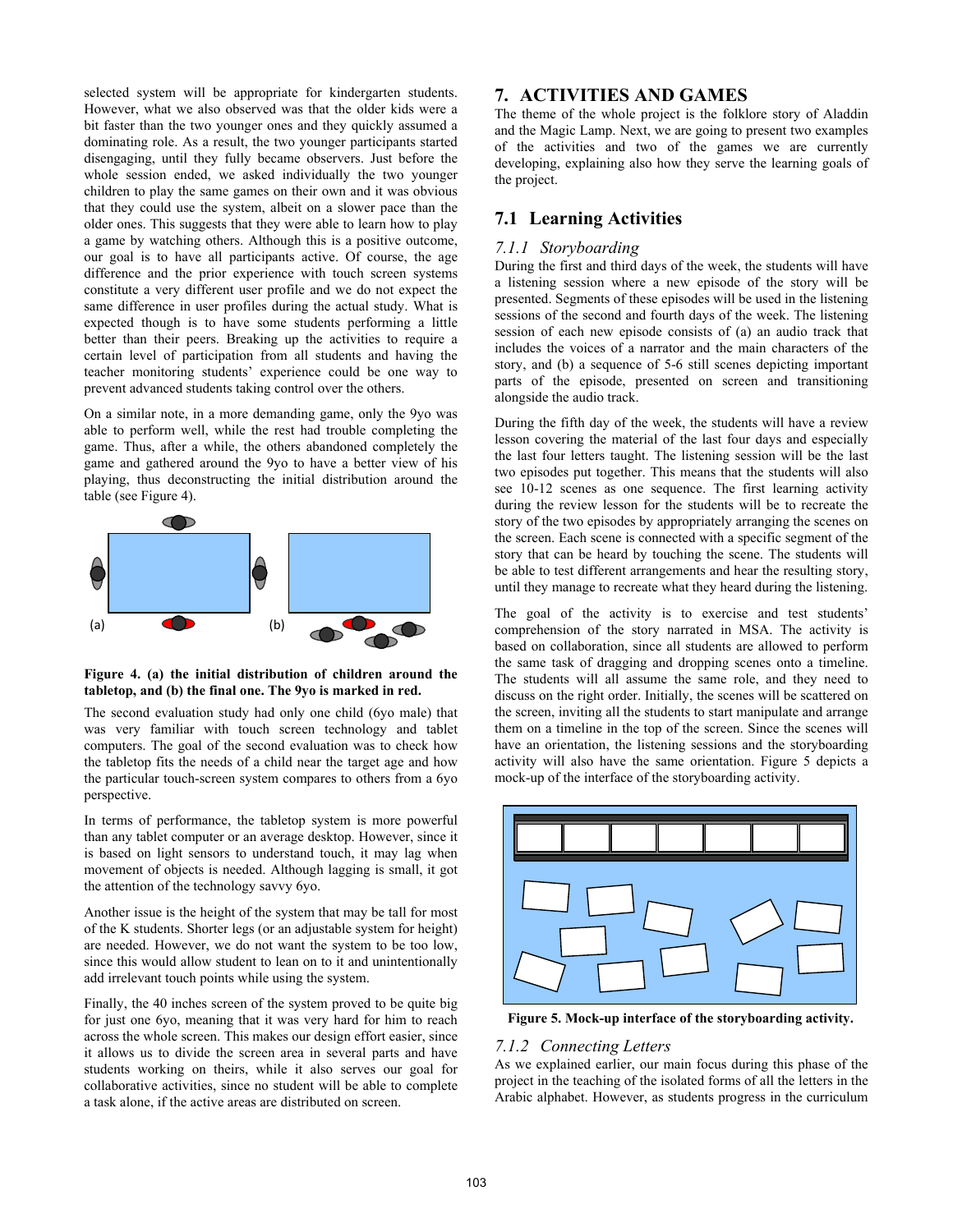and exposed to words and phrases, it is expected that they will recognize additional forms of the letters (especially, medial, and final). For this reason, one of the activities (that we will introduce later in the curriculum) will focus on how different letters are connected in words.

The activity is based on inquiry learning and allows the students to choose whether they are going to work individually or collaboratively. The goal is to familiarize students to the different letter forms. The activity uses tangibles (tiles or cubes with tags) with printed letters. When a tangible is placed on the screen, a small gallery of objects that contain the letter (and the sound, since Arabic has one-to-one correspondence between sound and letter) will appear next to the tangible. Putting two tangibles together will result in a box showing how the two letters are written together. Additional tangibles may be placed together and produce longer combinations (with the far right letter in the initial form, the far left in the final form, and the rest in the medial form). Figure 6 depicts a mock-up interface of the connecting letters activity.



#### **Figure 6. Mock-up interface of the connecting letters activity.**

# **7.2 Educational Games**

#### *7.2.1 Audio Recognition*

One of the main goals of the project is to support students in recognizing the sounds of the letters. A game focused on audio recognition will involve segments of the available listening sessions and buzzer-like buttons with letters on top appearing on the table.

A random segment of a past listening session will start playing and students need to touch the buzzers each time a word with the respective letter is heard. For every correct answer, additional points will be added to student's score, while wrong answers will result in point deduction. The game can be played by a single student or a group of students, especially in the case of a higher level with several buzzers available and more complex listening segments. The winner will be defined by the sum of points at the end of the game

We expect that the randomness in selecting the listening segment out of many and the many random combinations target-letters will retain students' interest throughout the curriculum. In addition, the nature of the game will make students to pay more attention to the listening parts and the proper pronunciation of words and phrases in MSA. Figure 7 depicts a mock-up interface of the audio recognition game.



**Figure 7. Partial mock-up interface of the audio recognition game.** 

#### *7.2.2 Letter Bingo*

The goal of this game will be, once again, to assist students in recognizing (via audio and visual) the letters of the Arabic alphabet. Much like the well-known game of Bingo, each student around the tabletop will be presented with a gallery of different objects. In the center of the screen a letter, accompanied by its sound, will appear and students will have to touch all the objects in their gallery that contain the letter, before the next letter appears.

A correct touch will result in removing the object from the gallery, while a wrong touch will result in missing a turn and waiting for the next letter. The winner is the one that empties his/her gallery first. Later in the curriculum, some of the objects may be replaced by written words in a gallery, thus supporting visual letter recognition in different forms.

## **8. CONCLUSIONS**

This paper presented the context, current state, and the preliminary results in the ALADDIN project. The design issues emerged during these first phases on the project could provide useful insights to instructors and designers on using tabletop systems in education. The affordances of the technology, and the context of our project demand in several occasions a complete new approach to the, otherwise proven, principles of instructional and interaction design.

# **9. ACKNOWLEDGMENTS**

This work has been funded by a grant from QNRF (Qatar National Research Fund), NPRP Project 4-1074-5-164 entitled "Advancing Arabic Language learning in Qatar".

## **10. REFERENCES**

- [1] Ibrahim, Z. (2000). "Myths About Arabic Revisited." Al-Arabiyya 33, 13-27.
- [2] Ibrahim, Z. (2006). Borrowing in Modern Standard Arabic, Innovation and Continuity in Language and Communication of Different Language Cultures, ed. Rudolf Muhr, 235, Frankfurt: Peter Lang.
- [3] Ibrahim, Z. (2008). Lexical Separation: A Consequence of Diglossia, Cambridge University Symposium, Cambridge.
- [4] Ibrahim, Z. (2008). Language Teaching and Technology, in Linguistics in an Age of Globalization, editors, Zeinab Ibrahim, Sanaa A. M. Makhlouf. Cairo:AUCPress, 1-16.